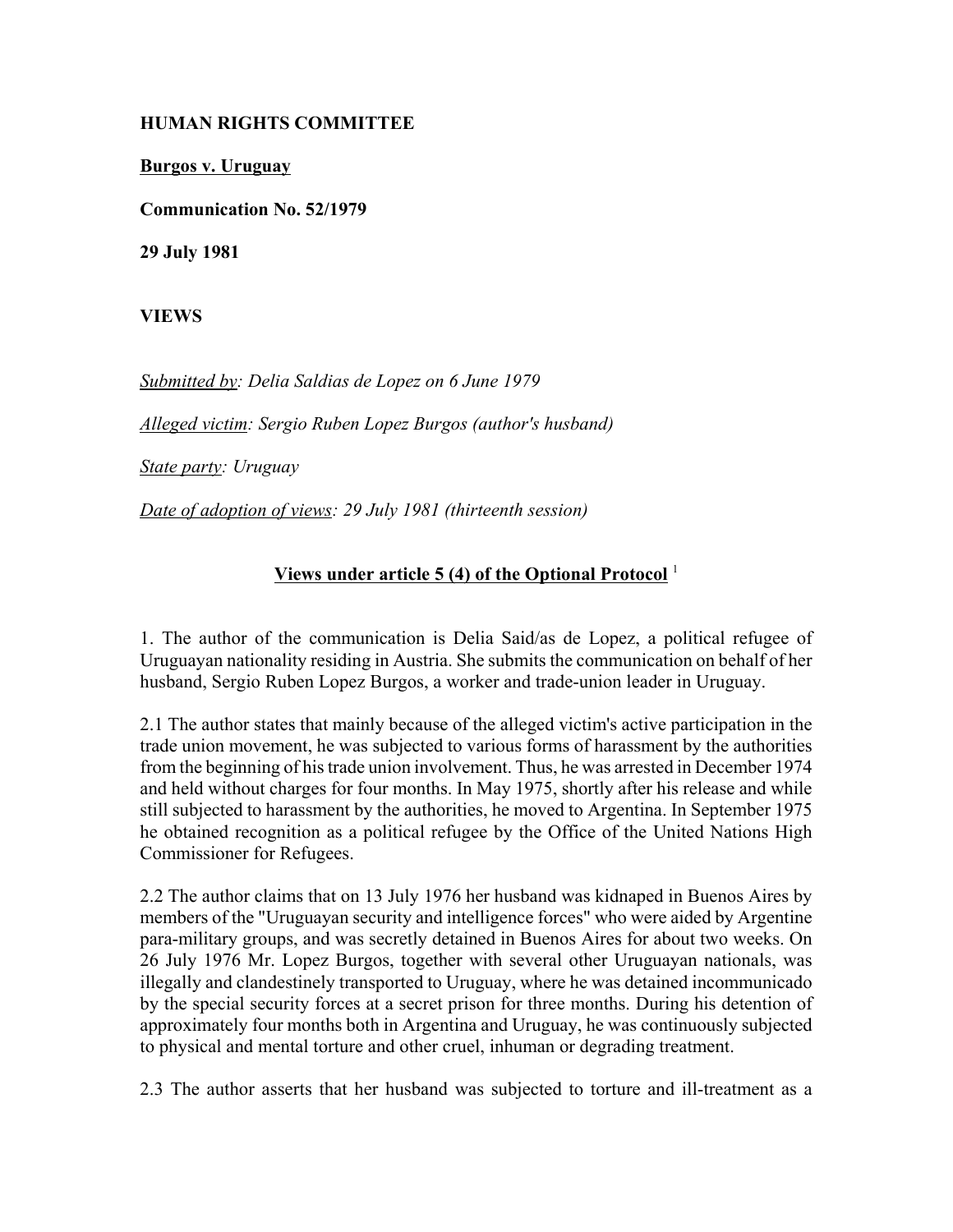consequence of which he suffered a broken jawbone and perforation of the eardrums. In substantiation of her allegations the author furnishes detailed testimony submitted by six exdetainees who were held, together with Mr. Lopez Burgos, in some of the secret detention places in Argentina and Uruguay, and who were later released (Cecilia Gayoso Jauregui, Alicia Cadenas, Monica Solino, Ariel Soto, Nelson Dean Bermudez, Enrique Rodriguez Larreta). Some of these witnesses describe the arrest of Mr. Lopez Burgos and other Uruguayan refugees at a bar in Buenos Aires on 13 July 1976; on this occasion his lower jaw was allegedly broken by a blow with the butt of a revolver; he and the others were then taken to a house where he was interrogated, physically beaten and tortured. Some of the witnesses could identify several Uruguayan officers: Colonel Ramffez, Major Gavazzo (directly in charge of the torture sessions), Major Manuel Cordero, Major Mario Martinez and Captain Jorge Silveira. The witnesses assert that Mr. Lopez Burgos was kept hanging for hours with his arms behind him, that he was given electric shocks, thrown on the floor, covered with chains that were connected with electric current, kept naked and wet; these tortures allegedly continued for ten days until Lopez Burgos and several others were blindfolded and taken by truck to a military base adjacent to the Buenos Aires airport; they were then flown by an Uruguayan plane to the Base Aerea Militar No. 1, adjacent to the Uruguayan National Airport at Carrasco, near Montevideo. Interrogation continued, accompanied by beatings and electric shocks; one witness alleges that in the course of one of these interrogations the fractured jaw of Mr. Lopez Burgos was injured further. The witnesses describe how Mr. Lopez Burgos and 13 others were transported to a chalet on Shangrila Beach and that all 14 were officially arrested there on 23 October 1976 and that the press was informed that "subversives" had been surprised at the chalet while conspiring. Four of the witnesses further assert that Lopez Burgos and several others were forced under threats to sign false statements which were subsequently used in the legal proceedings against them and to refrain from seeking any legal counsel other than Colonel Mario Rodriguez. Another witness adds that all the arrested, including Monica Solifio and Ines Quadros, whose parents are attorneys, were forced to name ex officio defense attorneys.

2.4 The author further states that her husband was transferred from the secret prison and held "at the disposition of military justice", first at a military hospital where for several months he had to undergo treatment because of the physical and mental effects of the torture applied to him prior to his "official" arrest, and subsequently at Libertad prison in San Jose. After a delay of 14 months his trial started in April 1978. At the time of writing, Mr. Lopez Burgos was still waiting for final judgement to be passed by the military court. The author adds in this connection that her husband was also denied the right to have legal defense counsel of his own choice. A military ex officio counsel was appointed by the authorities.

2.5 Mrs. Saldias de Lopez states that the case has not been submitted to any other procedure of international investigation or settlement.

2.6 She also claims that the limited number of domestic remedies which can be invoked in Uruguay under the "prompt security measures" have been exhausted and she also refers in this connection to an unsuccessful resort to arnparo by the mother of the victim in Argentina.

2.7 She has also furnished a copy of a letter from the Austrian Consulate in Montevideo,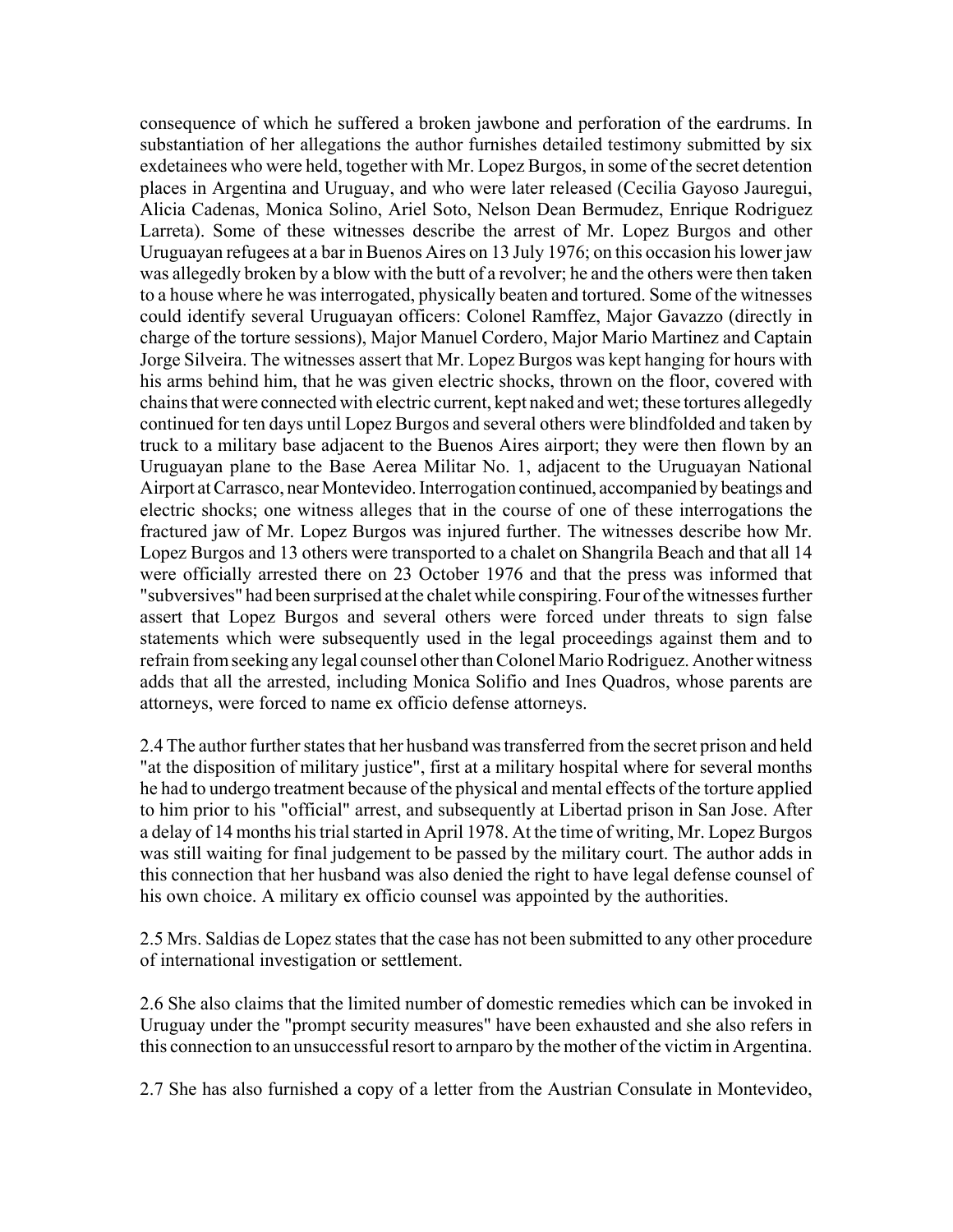Uruguay, mentioning that the Austrian Government has granted a visa to Mr. LOPEZ Burgos and that this information has been communicated to the Uruguay Ministry of Foreign Affairs.

2.8 She alleges that the following articles of the Covenant on Civil and Political Rights have been violated by the Uruguayan authorities in respect of her husband: articles 7, 9 and 12 (1) and article 14 (3).

3. By its decision of 7 August 1979 the Human Rights Committee:

(1) Decided that the author was justified in acting on behalf of the alleged victim;

(2) Transmitted the communication under rule 91 of the provisional rules of procedure to the State party concerned, requesting information and observations relevant to the question of admissibility of the communication indicating that if the State party contended that domestic remedies had not been exhausted, it should give details of the effective remedies available to the alleged victim in the particular circumstances Of his case.

4. The State party, in its response under rule 91 of the provisional rules of procedure, dated 14 December 1979, states "that the communication concerned is completely devoid of any grounds which would make it admissible by the Committee since, in the course of the proceedings taken against Mr. Lopez Burgos he enjoyed all the guarantees afforded by the Uruguayan legal order". The State party refers in this connection to its previous submissions to the Committee in other cases citing the domestic remedies generally available at present in Uruguay. Furthermore the State party provides some factual evidence in the case as follows: Mr. Lopez Burgos was arrested on 23 October 1976 for his connection with subversive activities and detained under prompt security measures; on 4 November 1976, the second military examining magistrate charged him with presumed commission of the offence of "subversive association" under section 60 (V) of the Military Penal Code; on 8 March 1979, the court of first instance sentenced him to seven years' imprisonment for the offences specified in section 60 (V) of the Military Penal Code, section 60 (I) (6) in association with 60 (XII) of the Military Penal Code and sections 7,243 and 54 of the Ordinary Penal Code; subsequently, on 4 October 1979, the Supreme Military Court rendered final judgement, reducing his sentence to four years and six months. It is further stated that Mr. LOPEZ Burgos' defense counsel was Colonel Mario Rodriguez and that Mr. Lopez Burgos is being held at Military Detention Establishment No. 1. The Government of Uruguay also brings to the attention of the Committee a report on a medical examination of Mr. Lopez Burgos, stating in part as follows:

Medical history prior to imprisonment (Antecedentes personales anteriores a su "recursion"): operated on for bilateral inguinal hernia at the age of 12; (2) history of unstable arterial hypertension; (3) fracture of lower left jaw.

Family medical history: (1) father a diabetic.

Medical record in prison (Antecedents de "recursion"): treated by the dental surgery service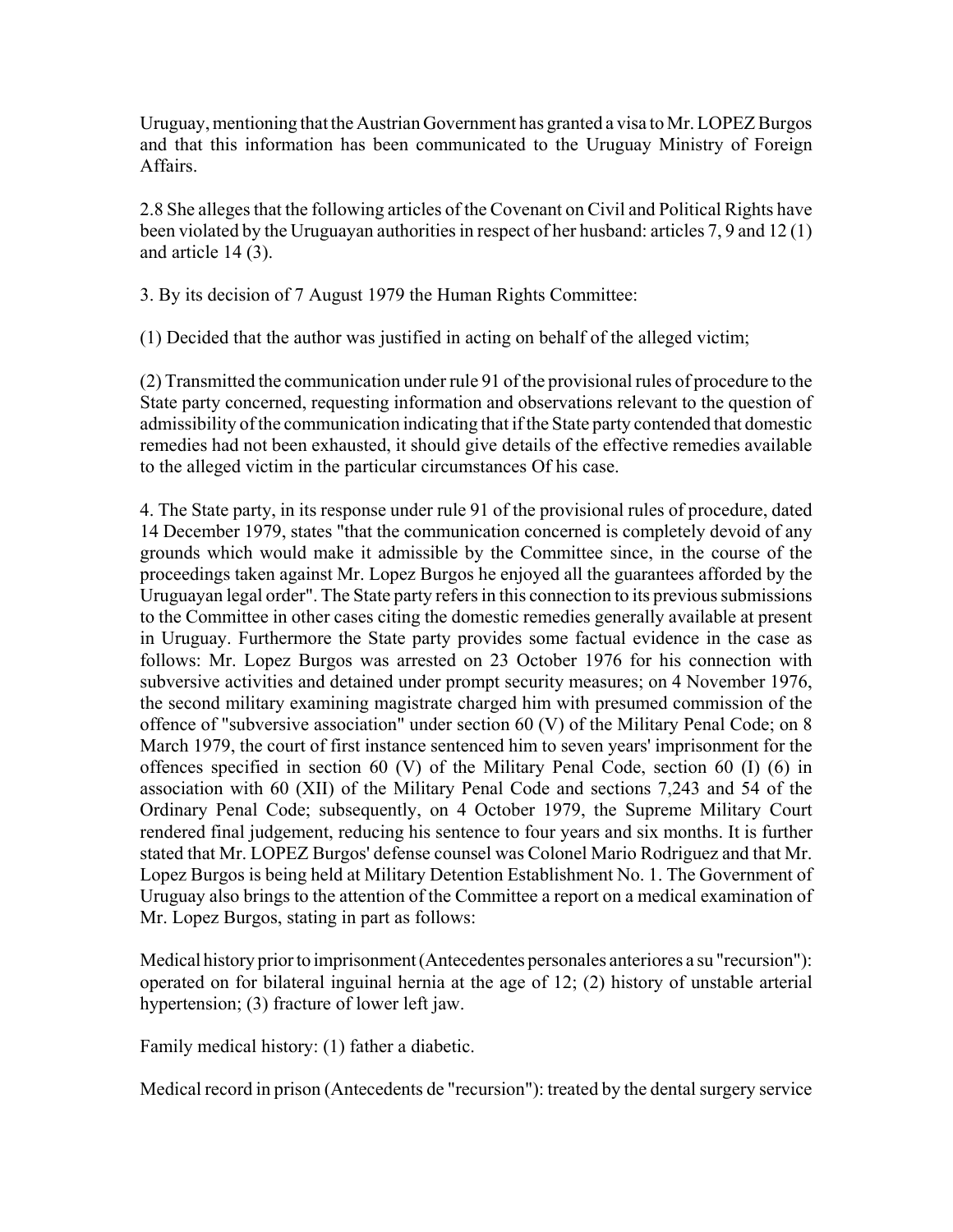of the Armed Forces Central Hospital for the fracture of the jaw with which he entered the Establishment. Discharged from the Armed Forces Central Hospital on 7 May 1977 with the fracture knitted and progressing well; subsequently examined for polyps of larynx on left vocal cord; a biopsy conducted ....

5. In a further letter dated 4 March 1980 the author, Delia Saldias de Lopez, refers to the Human Rights Committee's decision of 7 August 1979 and to the note of the Government of Uruguay dated 14 December 1979, and claims that the latter confirmed the author's previous statement concerning the exhaustion of all possible domestic remedies.

6. In the absence of any information contrary to the author's statement that the same matter had not been submitted to another procedure of international investigation or settlement and concluding, on the basis of the information before it, that there were no unexhausted domestic remedies which could or should have been pursued, the Committee decided on 24 March 1980:

(1) That the communication was admissible in so far as it relates to events which have allegedly continued or taken place after 23 March 1976 (the date of the entry into force of the Covenant and the Optional Protocol for Uruguay):

(2) That, in accordance with article 4 (2) of the Optional Protocol, the State party be requested to submit to the Committee, within six months of the date of the transmittal to it of this decision, written explanations or statements clarifying the matter and the remedy, if any, that may have been taken by it;

(3) That the State party be informed that the written explanations or statements submitted by it under article 4 (2) of the Optional Protocol must primarily relate to the substance of the matter under consideration, and in particular the specific violations of the Covenant alleged to have occurred. The State party is requested, in this connection, to give information as to the whereabouts of Lopez Burgos between July and October 1976 and as to the circumstances in which he suffered a broken jaw and to enclose copies of any court orders or decisions of relevance to the matter under consideration.

7.1 In its submission under article 4 (2) of the Optional Protocol, dated 20 October 1980, the State party asserts that Mr. Lopez Burgos had legal assistance at all times and that he lodged an appeal; the result of the appeal was a sentence at second instance that reduced the penalty of seven years to four years and six months of rigorous imprisonment. The State party also rejects the allegation that Lopez Burgos was denied the right to have defense counsel of his own choice, asserting that he was not prevented from having one.

7.2 As to the circumstances under which Mr. Lopez Burgos' jaw was broken, the State party quotes from the "relevant medical report":

On 5 February 1977 he entered the Armed Forces Central Hospital with a fracture of the lower left jaw caused when he was engaged in athletic activities at the prison (Military Detention Establishment No. 1). He was treated by the dental surgery service of the hospital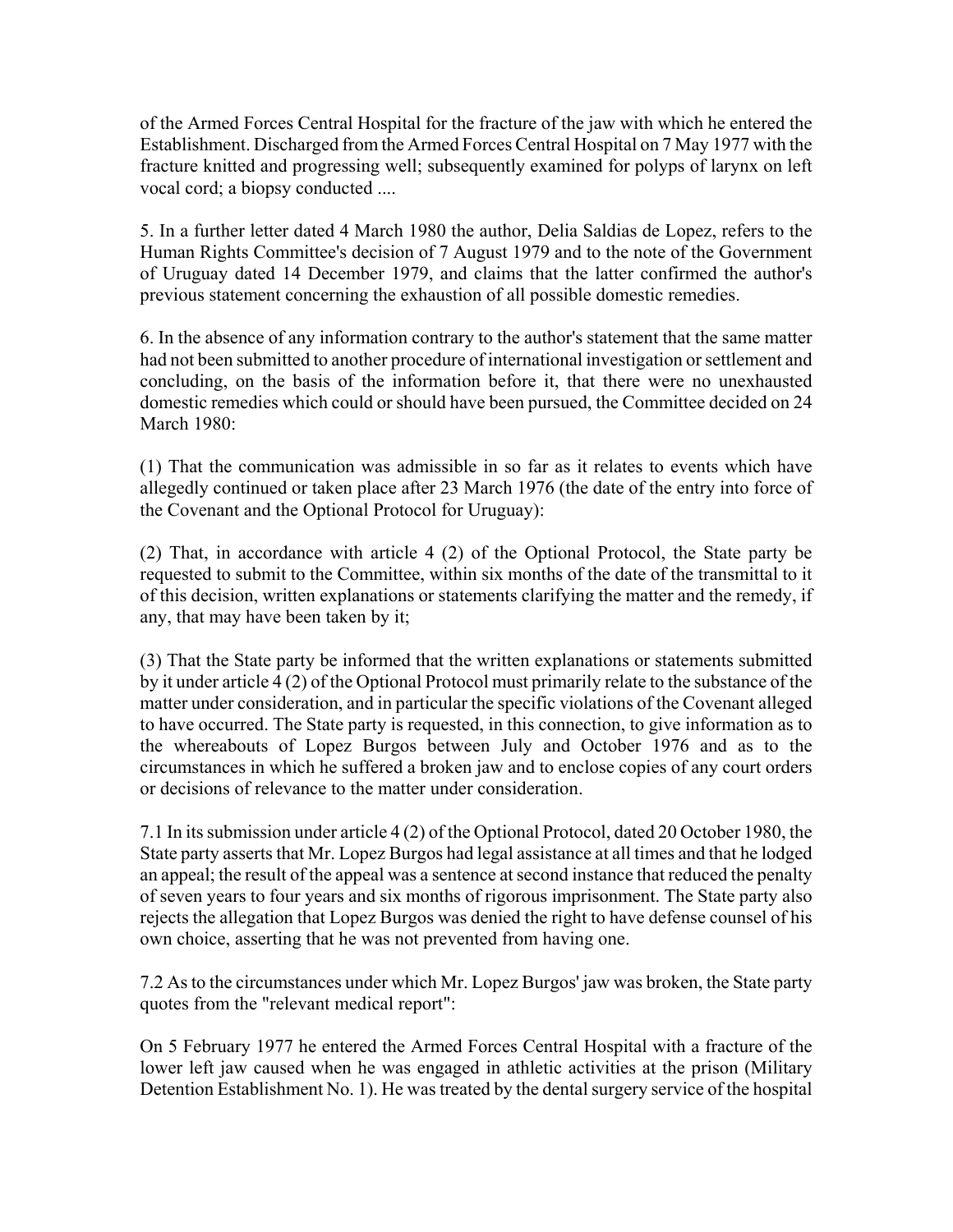for the fracture of the jaw with which he entered the hospital. He was discharged on 7 May 1977 with the fracture knitted and progressing well.

7.3 Whereas the author claims that her husband was kidnaped by members of the Uruguayan security and intelligence forces on 13 July 1976, the State party asserts that Mr. Lopez Burgos, was arrested on 23 October 1976 and claims that the whereabouts of Mr. Lopez Burgos have been known since the date of his detention but no earlier information is available.

7.4 As to the right to have a defense counsel, the State party generally asserts that accused persons themselves and not the authorities choose from the list of court-appointed lawyers.

8.1 In her submission under rule 93 (3) dated 22 December 1980 the author indicates that since accused persons can only choose their lawyers from a list of military lawyers drawn up by the Uruguayan Government, her husband had no access to a civilian lawyer, unconnected with the Government, who might have provided "a genuine and impartial defense" and that he did not enjoy the proper safeguards of a fair trial.

8.2 With regard to the State party's explanations concerning the fractured jaw suffered by Lopez Burgos, the author claims that they are contradictory. The transcript of the medical report in the State party's note of 14 December 1979 lists the fracture in the paragraph beginning "Medical history prior to 'recursion'" and goes on to the paragraph beginning "Medical record 'de reclusion' "to state that Lopez Burgos was "treated by the dental surgery service of the Armed Forces Central Hospital for the fracture of the jaw with which he entered the establishment". In other words, the fracture occurred prior to his imprisonment. However, the note of 20 October 1980 states that he entered the hospital with a fractured jaw caused "when he was engaged in athletic activities at the prison". She reiterates her allegation that the fracture occurred as a consequence of the tortures to which Lopez Burgos was subjected between July and October 1976, when he was in the hands of the Uruguayan Special Security Forces.

9. The State party submitted additional comments under article 4 (2) of the Covenant in a note dated 5 May 1981, contending that there is no contradiction between the medical reports, because the State party used the term ' 'recursion" to mean "internacion en el establecimiento hospitalario" (hospitalization), and reasserts that the fracture occurred in the course of athletic activities in the prison.

10.1 The Human Rights Committee has considered the present communication in the light of all information made available to it by the parties, as provided in article 5 (1) of the Optional Protocol. The Committee bases its views inter alia on the following undisputed facts:

10.2 Sergio Ruben Lopez Burgos was living in Argentina as a political refugee until his disappearance on 13 July 1976; he subsequently reappeared in Montevideo, Uruguay, not later than 23 October 1976, the date of his purported arrest by Uruguayan authorities, and was detained under "prompt security measures". On 4 November 1976 pre-trial proceedings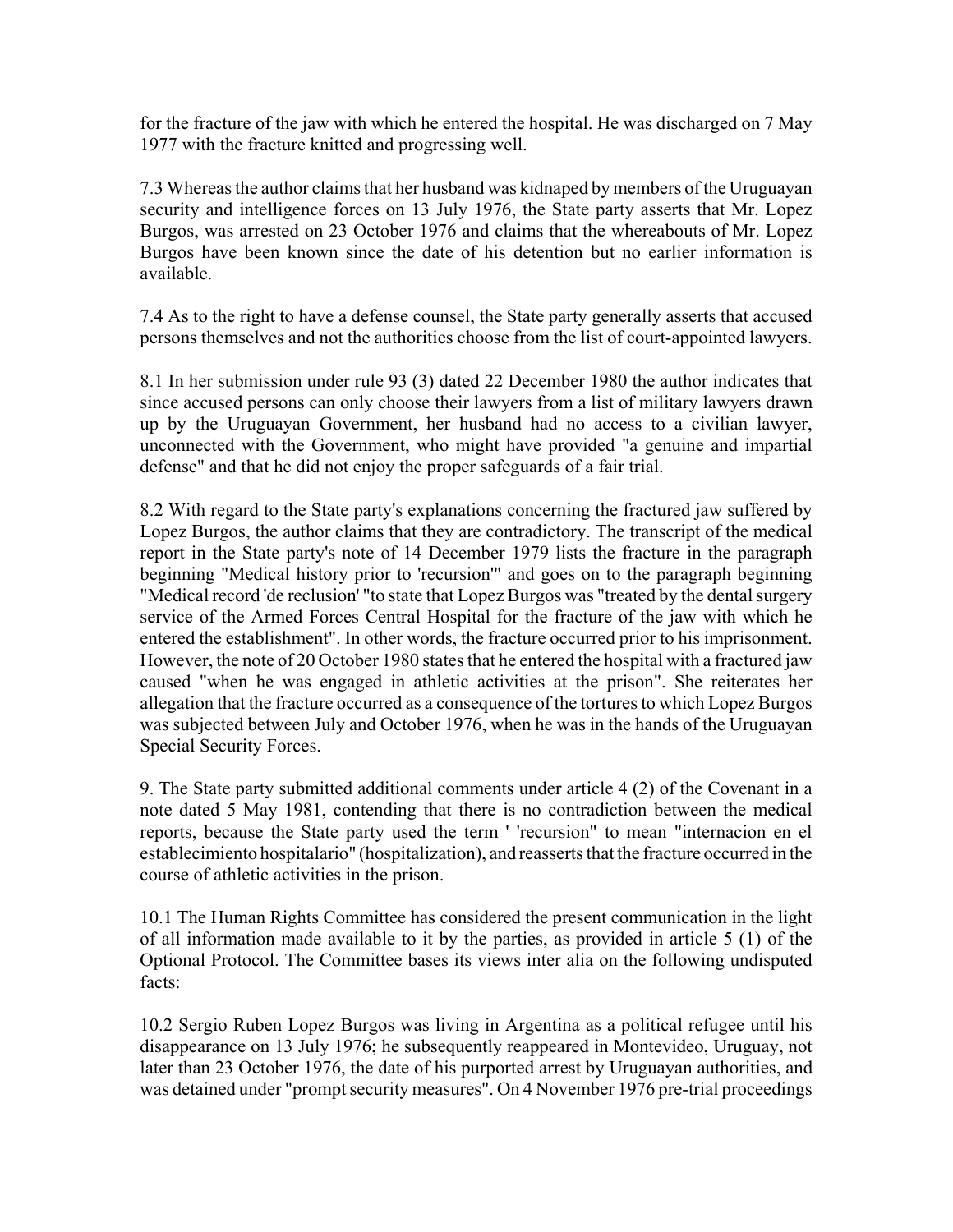commenced when the second military examining magistrate charged him with the of fence of "subversive association", but the actual trial began in April 1978 before a military court of first instance, which sentenced him on 8 March 1979 to seven years' imprisonment; upon appeal the court of second instance reduced the sentence to four years six months. Lopez Burgos was treated for a broken jaw in a military hospital from 5 February to 7 May 1977.

11.1 In formulating its views the Human Rights Committee also takes into account the following considerations:

11.2 As regards the whereabouts of Lopez Burgos between July and October 1976 the Committee requested precise information from the State party on 24 March 1980. In its submission dated 20 October 1980 the State party claimed that it had no information. The Committee notes that the author has made precise allegations with respect to her husband's arrest and detention in Buenos Aires on 13 July 1976 by the Uruguayan security and intelligence forces and that witness testimony submitted by. her indicates the involvement of several Uruguayan officers identified by name. The State party has neither refuted these allegations nor adduced any adequate evidence that they have been duly investigated.

11.3 As regards the allegations of ill-treatment and torture, the Committee notes that the author has submitted detailed testimony from six ex-detainees who were held, together with Lopez Burgos, in some of the secret detention places in Argentina and Uruguay. The Committee notes further that the names of five Uruguayan officers allegedly responsible for or personally involved in the ill-treatment are given. The State party should have investigated the allegations in accordance' with its laws and its obligations under the Covenant and the Optional Protocol. As regards the fracture of the jaw, the Committee notes that the witness testimony submitted by the author indicates that the fracture occurred upon the arrest of Lopez Burgos on 13 July 1976 in Buenos Aires, when he was physically beaten. The State party's explanation that the jaw was broken in the course of athletic activities in the prison seems to contradict the State party's earlier statement that the injury occurred prior to his "recursion". The State party's submission of 14 December 1979 uses "recursion" initially to mean imprisonment, e.g. "Establecimiento Militar de Reclusion". The term reappears six lines later in the same document in connection with "Antecedents personales anteriores a su reclusion". The Committee is inclined to believe that "reclusi6n" in this context means imprisonment and not hospitalization as contended by the State party in its submission of 5 May 1981. At any rate, the State party's references to a medical report cannot be regarded as a sufficient refutation of the allegations of mistreatment and torture.

11.4 As to the nature of the judicial proceedings against L6pez Burgos the Committee requested the State party on 24 March 1980 to furnish copies of any court orders or decisions of relevance to the matter under consideration. The Committee notes that the State party has not submitted any court orders or decisions.

11.5 The State party has also not specified in what "subversive activities" L6pez Burgos was allegeally involved or clarified how or when he engaged in these activities. It would have been the duty of the State party to provide specific information in this regard, if it wanted to refute the allegations of the author that L6pez Burgos has been persecuted because of his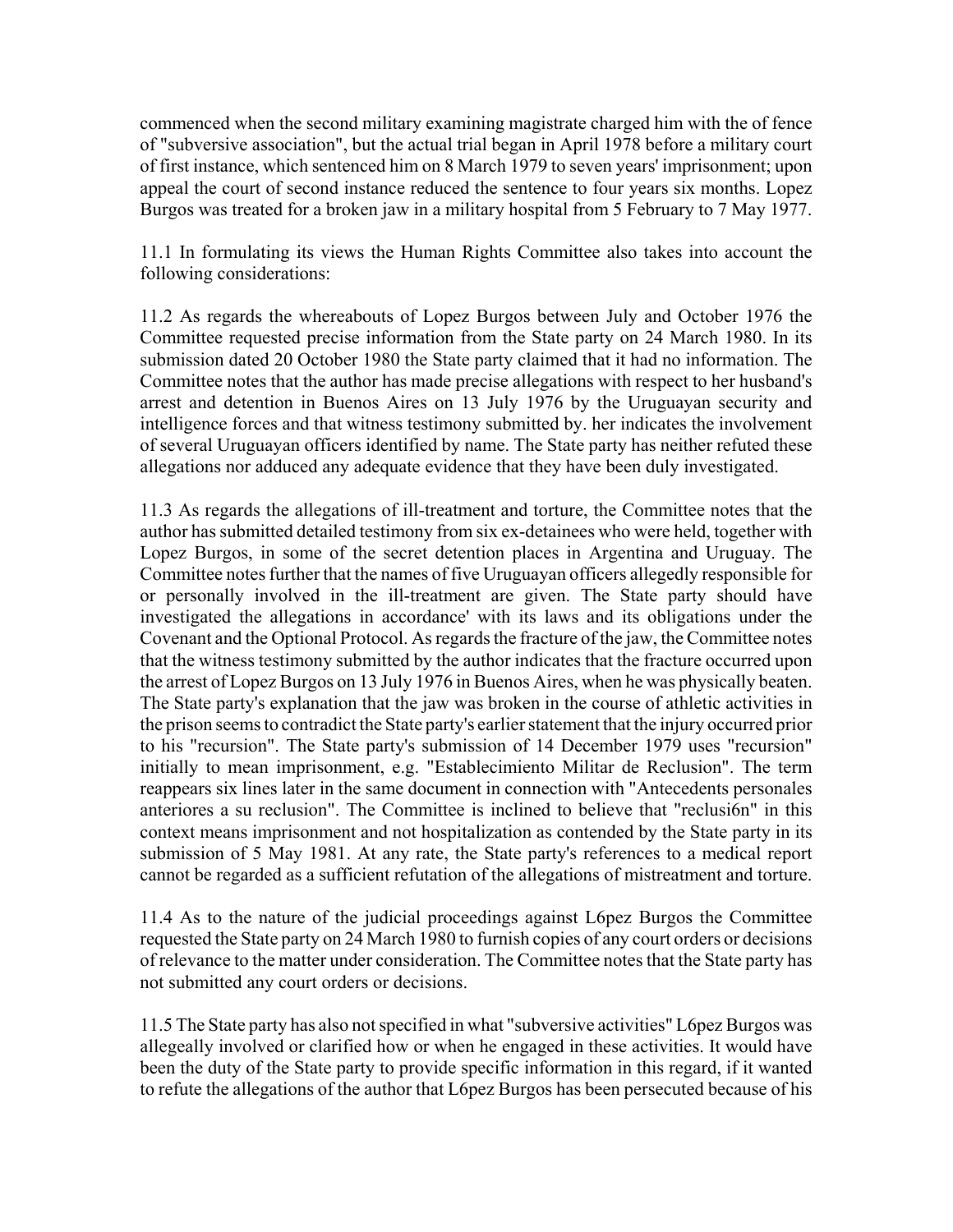involvement in the trade-union movement. The State party has not refuted the author's allegations that L6pez Burgos was forced to sign false testimony against himself and that this testimony was used in the trial against him. The State party has stated that L6pez Burgos was not prevented from choosing his own legal counsel. It has not, however, refuted witness testimony indicating that L6pez Burgos and others arrested with him, including M6nica Solifio and In~s Quadros, whose parents are attorneys, were forced to agree to ex officio legal counsel.

11.6 The Committee has considered whether acts and treatment, which are prima facie not in conformity with the Covenant, could for any reasons be justified under the Covenant in the circumstances of the case. The Government of Uruguay has referred to provisions, in Uruguayan law, of "prompt security measures". However, the Covenant (art. 4) does not allow national measures derogating from any of its provisions except in strictly defined circumstances, and the Government has not made any submissions of fact or law in relation thereto. Moreover, some of the facts referred to above raise issues under provisions from which the Covenant does not allow any derogation under any circumstances.

11.7 The Human Rights Committee notes that if the sentence of L6pez Burgos ran from the purported date of arrest on 23 October 1976, it was due to be completed on 23 April 1981, on which date he should consequently have been released.

11.8 The Committee notes that the Austrian Government has granted L6pez Burgos an entry visa. In this connection and pursuant to article 12 of the Covenant, the Committee observes that L6pez Burgos should be allowed to leave Uruguay, if he so wishes, and travel to Austria to join his wife, the author of this communication.

12. I The Human Rights Committee further observes that although the arrest and initial detention and mistreatment of Lopez Burgos allegedly took place on foreign territory, the Committee is not barred either by virtue of article 1 of the Optional Protocol ("... individuals subject to its jurisdiction ...") or by virtue of article 2 (1) of the Covenant ("... individuals within its territory and subject to its jurisdiction ... ") from considering these allegations, together with the claim of subsequent abduction into Uruguayan territory, inasmuch as these acts were perpetrated by Uruguayan agents acting on foreign soil.

12.2 The reference in article 1 of the Optional Protocol to "individuals subject to its jurisdiction" does not affect the above conclusion because the reference in that article is not to the place where the violation occurred, but rather to the relationship between the individual and the State in relation to a violation of any of the rights set forth in the Covenant, wherever they occurred.

12.3 Article 2 (1) of the Covenant places an obligation upon a State party to respect and to ensure rights "to all individuals within its territory and subject to its jurisdiction", but it does not imply that the State party concerned cannot be held accountable for violations of rights under the Covenant which its agents commit upon the territory of another State, whether with the acquiescence of the Government of that State or in opposition to it. According to article 5 (1) of the Covenant: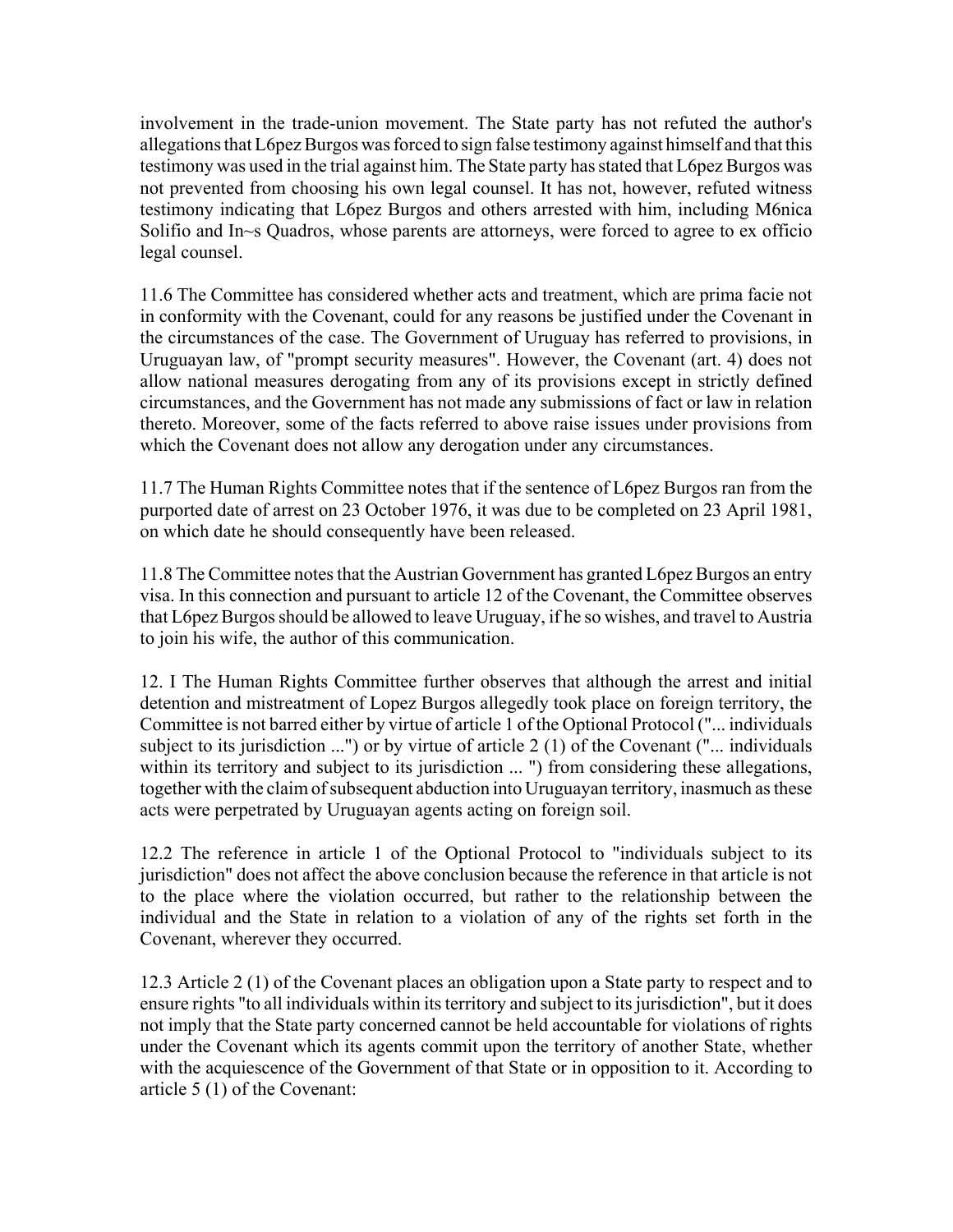Nothing in the present Covenant may be interpreted as implying for any State, group or person any right to engage in any activity or perform any act aimed at the destruction of any of the rights and freedoms recognized herein or at their limitation to a greater extent than is provided for in the present Covenant.

In line with this, it would be unconscionable to so interpret the responsibility under article 2 of the Covenant as to permit a State party to perpetrate violations of the Covenant on the territory of another State, which violations it could not perpetrate on its own territory.

13. The Human Rights Committee, acting uncle[ article 5 (4) of the Optional Protocol to the International Covenant on Civil and Political Rights is of the view that the communication discloses violations of the Covenant, in particular of:

Article 7, because of the treatment (including torture) suffered by Lopez Burgos at the hands of Uruguayan military officers in the period from July to October 1976 both in Argentina and Uruguay;

Article 9 (1), because the act of abduction into Uruguayan territory constituted an arbitrary arrest and detention;

Article 9 (3), because Lopez Burgos was not brought to trial within a reasonable time;

Article 14 (3) (d), because Lopez Burgos was forced to accept Colonel Mario Rodriguez as his legal counsel;

Article 14 (3) (g), because Lopez Burgos was compelled to sign a statement incriminating himself;

Article 22 (1) in conjunction with article 19 (I) and (2), because Lopez Burgos has suffered persecution for his trade union activities.

14. The Committee, accordingly, is of the view that the State party is under an obligation, pursuant to article 2 (3) of the Covenant, to provide effective remedies to Lopez Burgos, including immediate release, permission to leave Uruguay and compensation for the violations which he has suffered, and to take steps to ensure that similar violations do not occur in the future.

 $\mathcal{L}_\text{max}$ 

## **Appendix**

<sup>1.</sup> The text of an individual opinion submitted by a Committee member is appended to these views.